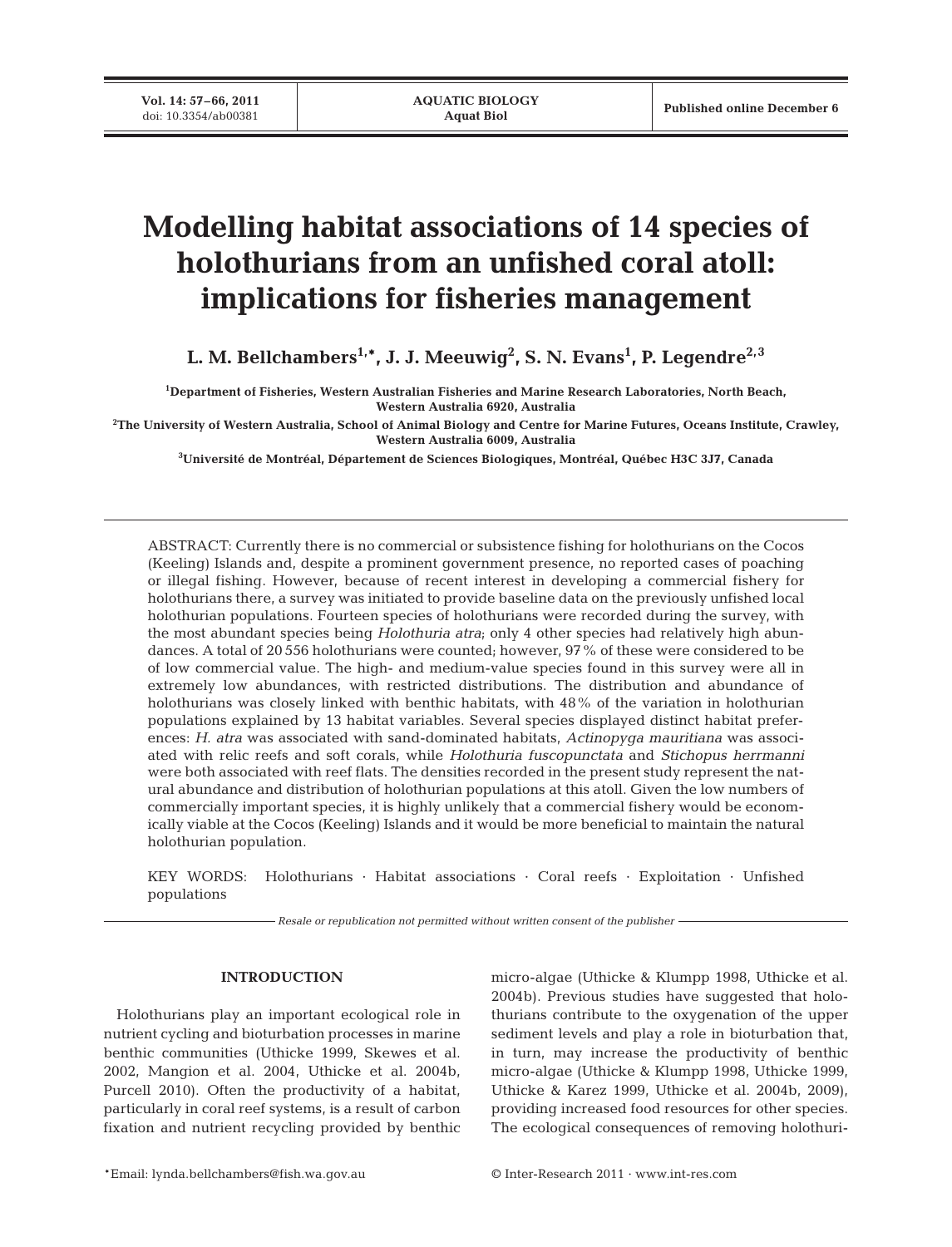ans by fishing are unknown. However, given they have important functions in their environment, it is likely that removal of these animals may reduce the overall productivity of coral reefs (Uthicke et al. 2004b, Friedman et al. 2010).

Holothurians are often amongst the most valuable resources for small tropical island communities (Kinch et al. 2008, Purcell 2010). Several species are highly prized by subsistence fishers (e.g. *Actinoypa mauritiana* and *Holothuria atra)* as a direct food source (Kinch et al. 2008) and by commercial operators (e.g. *Holothuria fuscogilva*, *H. whitmaei* [formerly *H. nobilis]* and *H. scabra)* due to the high demand from Asian markets (Conand & Byrne 1993, Choo 2008, Purcell 2010). Holothurians are susceptible to overfishing, and these fisheries are typically characterised by boom and bust cycles (Conand & Byrne 1993, Uthicke & Benzie 2000, Kinch et al. 2008, Uthicke et al. 2009, Anderson et al. 2010), with most fisheries severely overexploited (Conand 2004, Toral-Granda 2006, Friedman et al. 2010, Purcell



Fig. 1. Location of Cocos (Keeling) Islands (inset), and sampling sites for holothurians around the southern atoll

2010). Conand (2004) identified 42 species under population stress as a result of commercial exploitation. Similarly, an international review of 28 countries found that 21 countries, including Australia, have overexploited holothurian stocks, 5 countries have declining stocks and Malaysia has 1 species close to extinction. Of the 28 countries reviewed, only Cuba has apparently stable stocks (Toral-Granda 2006). Despite the commercial importance of holothurians, their biology, ecology and population dynamics remain poorly understood (Conand 2004, Lovatelli et al. 2004, Friedman et al. 2010). Information on growth rates, larval ecology, recruitment processes, habitat use, their ecological role and fisheries biology is scant and in some cases only available for a few species (Lovatelli et al. 2004, McIlgorm et al. 2007, Friedman et al. 2010, Purcell 2010).

The Cocos (Keeling) Islands are an Australian territory approximately 2800 km north-west of Perth, Western Australia (Fig. 1). Their shallow marine environment supports a diversity of holothurian species (Gibson-Hill 1949, Lincoln-Smith et al. 1993, Marsh 1994, Hender et al. 2001), although only limited data exist on the distribution and abundance of holothurians there (see Hender et al. 2001). While the local community, composed of traditional Cocos Malays and mainland Australians, relies heavily on the atoll's marine resources for food and recreation, commercial or subsistence harvesting of holothurians does not occur (Hender et al. 2001). The lack of commercial or subsistence harvesting coupled with the small size and isolation of the islands, cultural preferences and beliefs of the resident population and a strong Australian Federal Police (AFP), Australian Quarantine and Inspection Services (AQIS) and Parks Australia presence means that holothurian populations at the Cocos (Keeling) Islands are considered to be unexploited (including both legal and illegal fishing).

The present paper describes a baseline investigation of the abundance and habitat preferences of holothurian species at the Cocos (Keeling) Islands, motivated in part by recent interest in initiating a commercial fishery for holothurians. While the primary aim of fisheries management is ensuring the sustainability of exploited stocks, in recent years increasing emphasis has been placed on broader ecosystem function. A critical step in this process is understanding the relationship between the abundance of organisms and the habitats in which they are found (Freeman & Rogers 2003, Bellchambers et al. 2010). Previous authors have suggested that the availability and condition of habitats and their con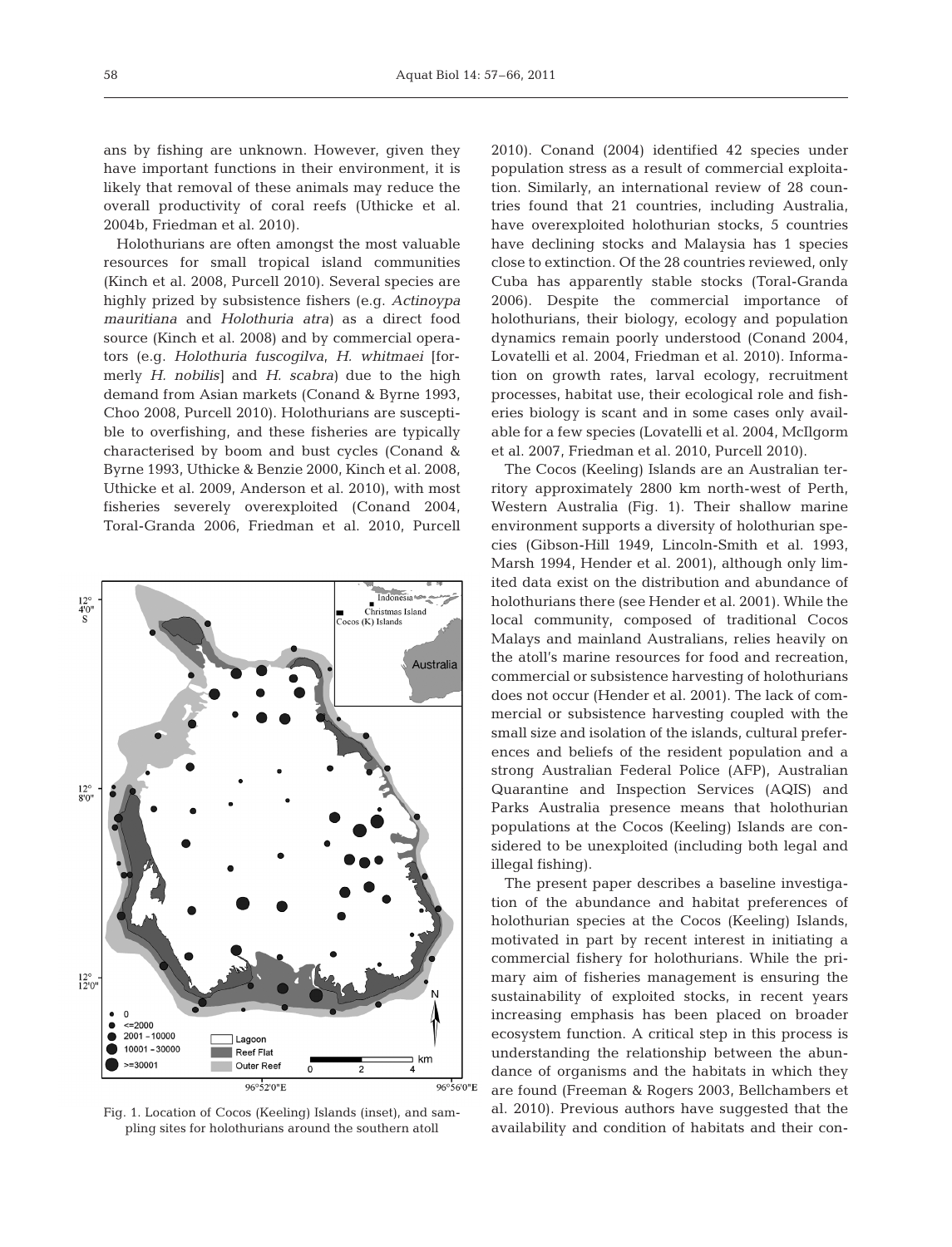nectivity with nearby reef systems may play a major role in structuring holothurian populations (Kinch et al. 2008). However, the majority of previous studies linking holothurian abundance and distribution and habitat type have focused on populations that have, at some point, been either legally or illegally fished (e.g. Conand & Chardy 1985, Hammond et al. 1985). The present paper is unique as it describes the abundance and habitat preferences of a diversity of holothurian species in an unexploited state. We model the relationships between holothurian assemblage structure and habitats using distancebased linear regression. Estimates are made of the abundance of holothurians based on their observed numbers and the area of the major habitats with which they are associated. Finally, the potential implications of commercial fishing are considered in light of holothurian abundance and life history.

# **METHODS**

## **Study location**

The Cocos (Keeling) Islands are located in the Indian Ocean (12° 12' S, 96° 54' E), approximately 2950 km north west of Perth, 900 km west-southwest of Christmas Island and 1000 km southwest of Java Head (Fig. 1) (Bunce 1988). The group is comprised of 2 separate coral atolls, consisting of 27 islands covering a total area of approximately  $14 \text{ km}^2$ . The southern atoll, the focus of the present study, consists of 26 islands surrounding a shallow lagoon, 2 of which are inhabited with a total population of approximately 600 people. The Islands have 3 main aquatic habitat types: the outer reef slope (sub-tidal); reef flats, including sandy and rocky shores (predominantly intertidal); and a lagoon (predominantly subtidal) (Berry 1989).

## **Survey methodology**

A 4-person team undertook field surveys of holothurian densities between 7 and 24 May 2006. The study was limited to depths of <29 m and covered all habitats; intertidal reef flats, shallow lagoon habitats and the outer reef slopes. Sampling was conducted systematically across the entire atoll by dividing the atoll into 1 minute blocks (Hender et al. 2001). A site was then randomly selected within each minute block. This equated to a sampling density of 1 site per 1.8 km<sup>2</sup> . Our study sites also included sites

previously surveyed by Berry (1989) and Hender et al. (2001). Direct comparisons with previous studies were often not possible as the data were either qualitative (Berry 1989) or holothurians were not the primary target of the surveys (Hender et al. 2001). Similarly, survey techniques and intensity were not directly comparable; however, where they were possible, comparisons have been made. During the current study a total of 79 sites were sampled (Fig. 1).

This survey used similar rapid assessment techniques to those used in holothurian surveys at Warrior Reef, Torres Strait (Skewes et al. 1998), Timor Sea MOU Box (Skewes et al. 1999) and Milne Bay Province, PNG (Skewes et al. 2002). Either SCUBA, snorkelling, or reef walks were used, depending on the water depth at each site. Sites were located using a hand-held GPS; once located 2 divers entered the water and swam adjacent  $100 \text{ m} \times 4 \text{ m}$  belt transects, spaced 10 m apart, on a predetermined bearing. Every 10 m along the transect the abundance of holothurian species was recorded and a visual assessment was made of the percentage cover of the dominate substrate and habitat types.

Paired *t*-tests indicated that there were no significant differences between the observations on the 2 replicate transects at each site, so the abundance of holothurian species and percentage cover of each habitat were averaged across the 2 transects to give the overall density of each holothurian species and the average habitat percentage cover for each site.

#### **Habitat categories**

In the present study habitat is categorised in 2 different ways: fine and broad scale. The fine-scale habitat data were collected during the current survey, using the methods described above; these data were used for the modelling component of the study. The fine-scale habitat categories used in the current study are: sand, rubble (limestone rubble), seagrass, macroalgae, massive coral (corals that are solid and similar in shape in all directions), sub-massive coral (corals less than, or not quite, solid and similar in shape in all directions), plate coral (or laminar, forming a tier), foliose coral (forming a whorl), soft coral (coral without exoskeleton), branching coral (forms with branches), branching coral dead, reef flat (limestone platform) and relict reef (old eroded limestone reef). Fine-scale habitat categories were based on those used by previous studies so comparisons could be made (i.e. Williams 1994, Hender et al. 2001). However, for estimates of holothurian standing bio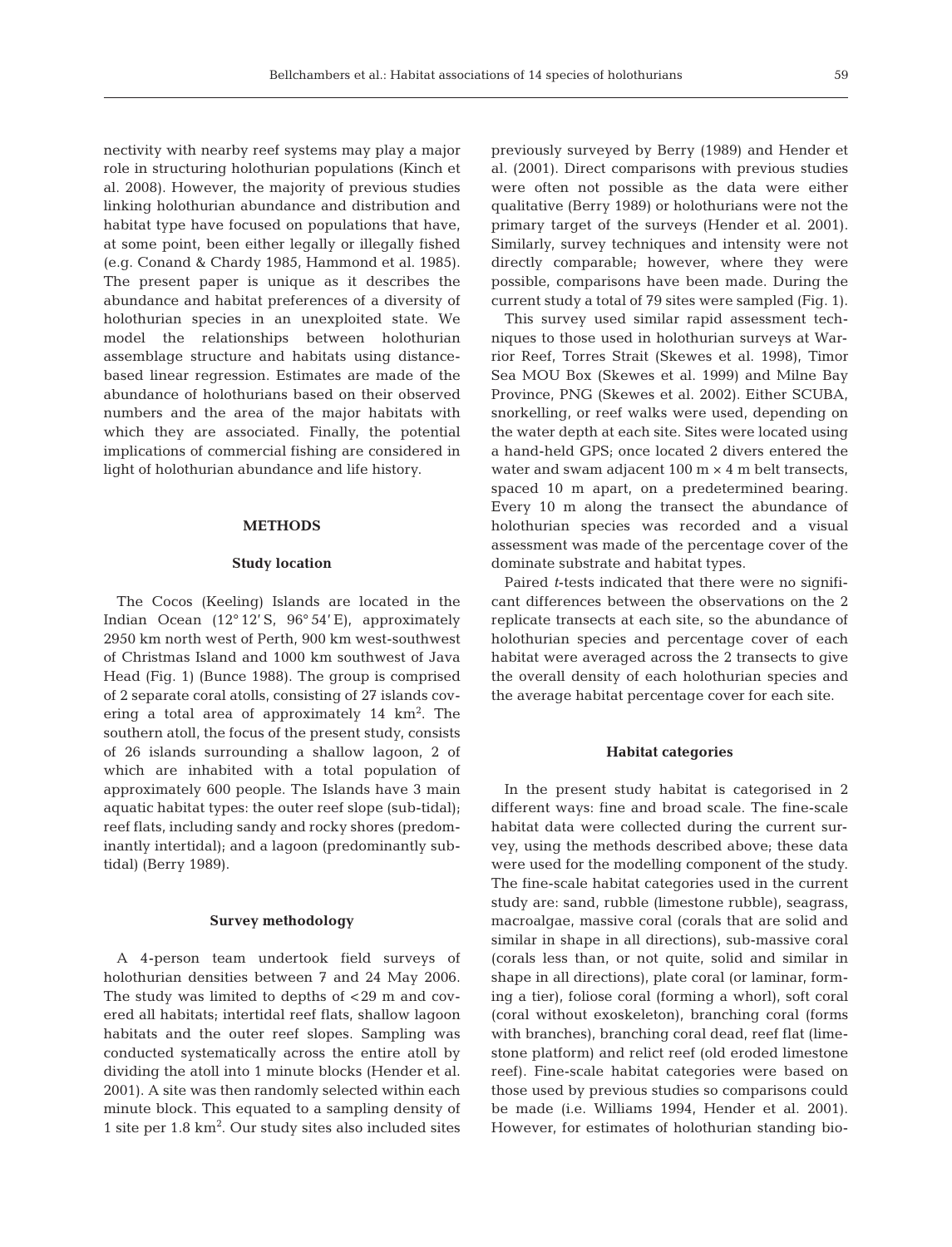mass habitat categories that could be quantified across the entire lagoon were required. Therefore, each of the sites surveyed during the current study was also allocated a broad-scale habitat category, adapted from Williams (1994), to estimate the standing biomass of holothurians (see 'Results').

## **Statistical analysis**

Permutational distance-based approaches were used to examine spatial patterns in holothurian assemblages, as the data were highly skewed and contained many zeros (Clarke & Warwick 2001). The data were transformed using  $log10(x + 1)$  to reflect the distributions of rare species (only 4 of the 14 species were reasonably common), and the Bray-Curtis dissimilarities were calculated. The relationships between holothurian abundances and finescale habitat variables were analysed using distance-based linear models (DISTLM; Legendre & Anderson 1999, McArdle & Anderson 2001) in the computer program PRIMER-E+. Forward selection based on all habitat variables was chosen, and Akaike's information criterion was used as a measure of goodness-of-fit. The most parsimonious model was chosen, and the DISTLM analysis then repeated using only those habitat variables selected for this model. A distance-based redundancy analysis (dbRDA) was included to quantify the associations between habitats and the orthogonal axes generated by the dbRDA. Sites were then qualitatively grouped according to the relationship to the first and second dbRDA axes. The SIMPER routine was used to determine which holothurians characterised the groups derived from the dbRDA.

Standing biomass was estimated by calculating the average density of holothurians per  $400 \text{ m}^2$ , for each broad-scale habitat type (from Williams 1994), converting individuals per hectar and then multiplying by the hectares of each habitat type. This was done for all holothurians and then for each economic category (high, medium, low, unknown; Purcell 2010).

# **RESULTS**

#### **Holothurians of the Cocos (Keeling) Islands**

Fourteen species of holothurians belonging to 7 genera were recorded on the transects (Table 1), with 4 additional species identified outside the surveyed transects. A total of 20 556 holothurians were identified and counted, with an average density of 3252 individuals ha<sup> $-1$ </sup>, 97% of these are considered of low commercial value. The most abundant species was *Holothuria atra*, which had a mean density of 2983 individuals ha<sup>-1</sup> ( $\pm$ 455 SE). Of the 14 species recorded during the survey, only 4 further species had relatively high abundances, albeit significantly lower than *H. atra*. *Holothuria fuscopunctata* was the second most abundant species, followed by *Synapta*

Table 1. Species, abundance and commercial value of holothurians surveyed at the Cocos (Keeling) Islands. Commercial values of holothurian species are from Purcell (2010). \*Species present at the survey sites but outside the area encompassed by the  $100 \times 4$  m transect. Abbreviations of species names in parentheses

| Species name                   | Common name          | Commercial value | Mean no. individuals $(ha^{-1})$ | SE    |
|--------------------------------|----------------------|------------------|----------------------------------|-------|
| Actinopyga mauritiana (KUY)    | Surf redfish         | Medium           | 3.6                              | 1.6   |
| Actinopyga miliaris (KUQ)      | Hairy blackfish      | Medium           | 0.63                             | 0.5   |
| Bohadschia arqus (KUW)         | Leopardfish          | Low              | 7.4                              | 2.5   |
| Chiridota rigida (CRI)         |                      | Unknown          | 0.16                             | 0.2   |
| Holothuria atra (HFA)          | Lolly fish           | Low              | 2983                             | 455.4 |
| Holothuria coluber (HHW)       | Snake fish           | Low              | 0.16                             | 0.2   |
| Holothuria edulis (HFE)        | Pink fish            | Low              | 53.6                             | 17.1  |
| Holothuria fuscopunctata (HOZ) | Elephant trunkfish   | Low              | 100.2                            | 32.7  |
| Holothuria fuscogilva (HFN)    | White teatfish       | High             | 0.32                             | 0.2   |
| Pearsonothuria graeffei (EHV)  | Flowerfish           | Low              | 1.1                              | 0.8   |
| Stichopus chloronotus (JCC)    | Greenfish            | Low              | 36.2                             | 11.0  |
| Stichopus herrmanni (JCV)      | Curryfish            | Medium           | 0.63                             | 0.3   |
| Thelenota ananas (TFQ)         | Prickly redfish      | Medium           | 0.63                             | 32.6  |
| Synapta maculata (RSF)         | Spotted sea cucumber | Unknown          | 64.4                             | 0.3   |
| Actinopyga echinites*          | Deep water redfish   | Medium           |                                  |       |
| Bohadschia marmorata*          | Chalkfish            | Low              |                                  |       |
| Holothuria scabra*             | Sandfish             | High             |                                  |       |
| Holothuria whitmaei*           | Black teatfish       | High             |                                  |       |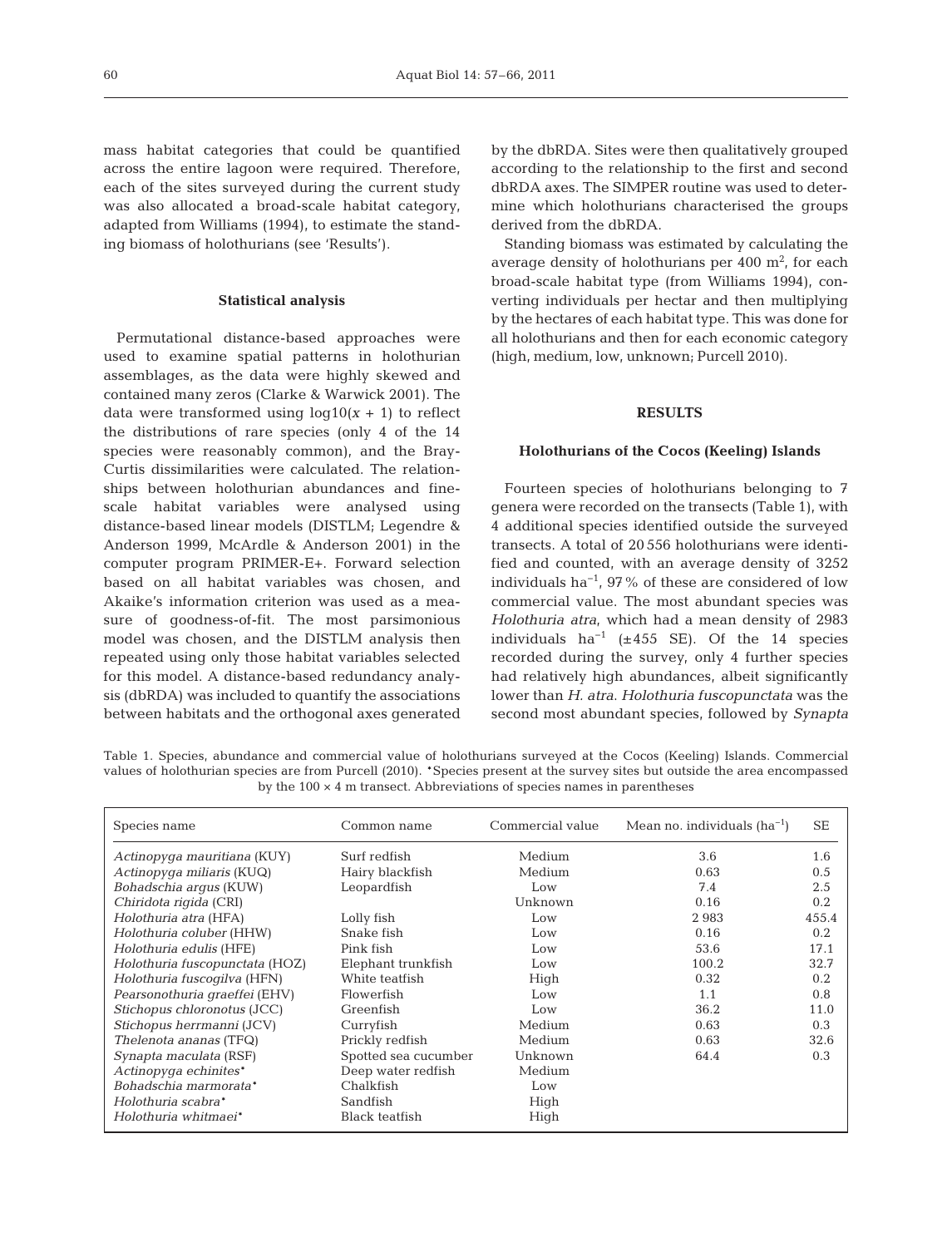*maculata*, *Holothuria edulis*, and *Stichopus chloronotus*. The remaining holothurian species recorded during the survey had sporadic distributions and low abundances. No holothurians were observed at 15 of the 79 sites surveyed (Fig. 1).



Fig. 2. (a) Distance-based redundancy analysis (dbRDA) demonstrating the distributions of habitats by nominal group (A to D; see 'Results'). Habitats are: sand (SND), rubble (RUB), seagrass (SG), macroalgae (MA), massive coral (MC), submassive coral (SM), plate coral (PC), foliose coral (FC), soft coral (SC), branching coral (BC), branching coral dead (BCD), reef flat (RF) and relict reef (RR). (b) dbRDA demonstrating the distributions of species by nominal group (A to D). For species abbreviations see Table 1

# **Habitats of the Cocos (Keeling) Islands**

The fine-scale habitat data were collected at the scale of transects and used for modelling habitat associations. Within the lagoon the primary habitat is sand, with seagrass beds mainly occurring along the eastern and southern sides of the lagoon. In fact, sand was found at 76% of the sites surveyed and accounted for approximately 31% of the habitat. Massive and branching corals were also common, surveyed at 62 and 56% of the sites, respectively, but accounting for only 8 and 6.5% of the cover. Soft corals were less common  $(42\%$  of sites) and accounted for  $11.5\%$  of the cover. Relic reef  $(13.5\%)$ and reef flats (11.1%) were the other major

habitats with respect to cover, although their distribution was less common (48.1 and 11.4%, respectively).

# **Habitat preferences of holothurian species**

The distance-based linear regression model indicated strong relationships between holothurian assemblages and habitat variables. The most parsimonious model contained 8 of the 13 habitat variables and explained a total of 48% of the variation in holothurians, with no significant colinearity among the habitat variables. The first dbRDA axis accounted for 29.3% of the total variation in the holothurian assemblage and distinguished sites dominated by soft corals and relic reefs from soft bottom communities. The second dbRDA axis accounted for 7.3% of the variation in the holothurian assemblage and largely discriminated living corals from reef flats (Fig. 2a).

Only 4 holothurian species were strongly correlated with the dbRDA axes. *Holothuria atra* was positively correlated with Axis 1, indicating it was positively associated with sand and negatively associated with relic reef and soft corals. Axis 2 indicated *H. atra* was also positively associated with reef flats, but to a lesser extent. Actinopyga mauritiana (surf redfish) was negatively correlated with Axis 1, indicating a positive association with relic reefs and soft corals, while the positive correlations of *H. fuscopunctata* and *Stichopus chloronotus* with Axis 2 indicated that they are associated with reef flats.

Sites were then qualitatively assigned to 4 groups based on the distribution of the sites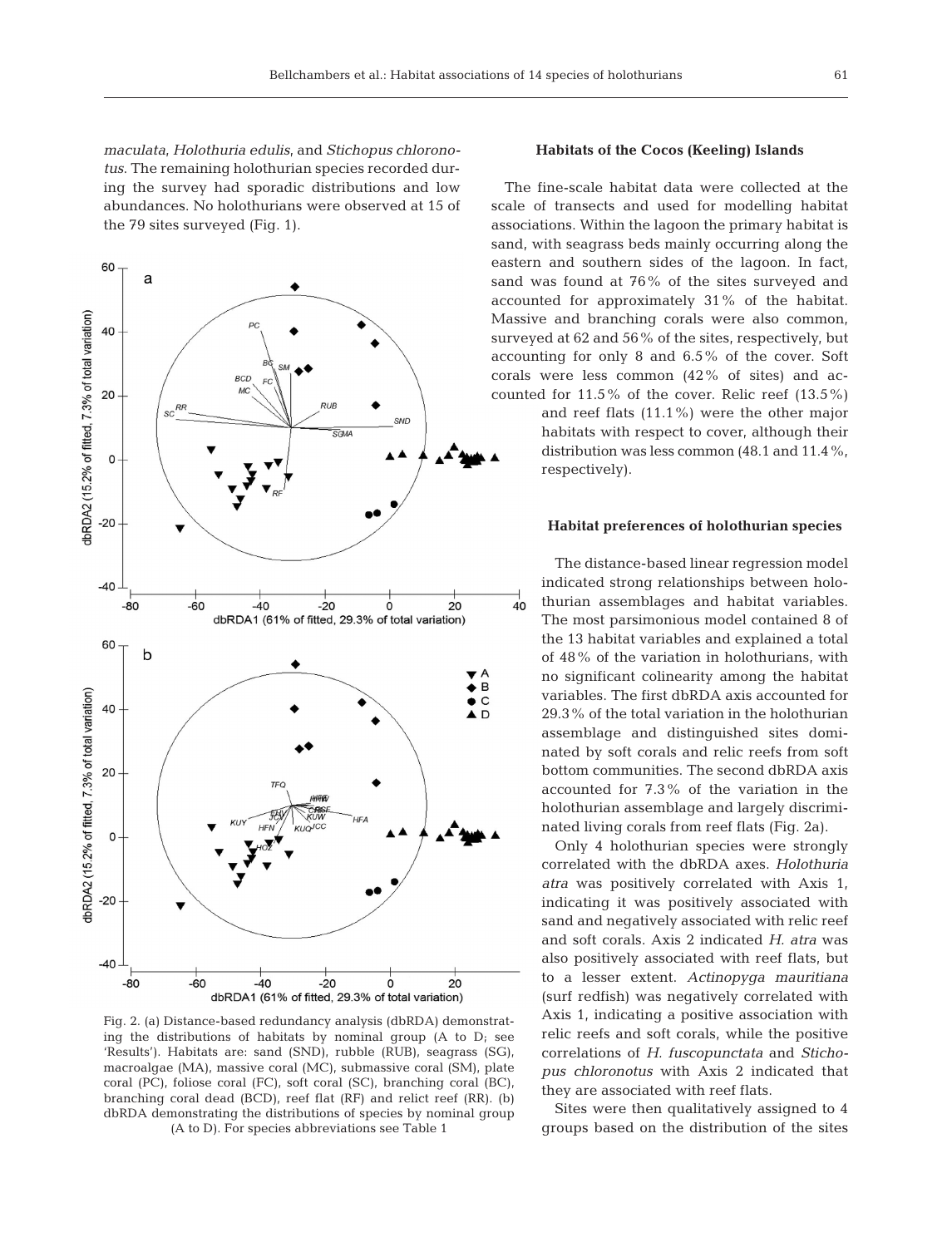| Site          | n  | Soft<br>coral | Foliose<br>coral | Plate<br>coral | Relic<br>reef | Reef<br>flat | coral        |          | Branching Massive Branching<br>dead |      | Sand Rubble | Sea-<br>grass | Macro-<br>algae |
|---------------|----|---------------|------------------|----------------|---------------|--------------|--------------|----------|-------------------------------------|------|-------------|---------------|-----------------|
| А             | 14 | 36.5          | $\Omega$         | 0.2            | 43.3          | $\Omega$     | 4.2          | 11.1     | 0.3                                 | 3.2  | 1.4         |               |                 |
| B             | 7  | 17.6          | 15.8             | 4.7            | 18.1          | $\Omega$     | 21.5         | 9.2      | 0.9                                 |      | 4.5         | 0             | 0.5             |
| $\mathcal{C}$ | 9  | 0.3           | 0                |                | $\Omega$      | 97.7         | $\mathbf{0}$ | $\Omega$ |                                     | 1.9  | $\Omega$    | 0             | $\Omega$        |
|               | 34 | 1.1           | 0                | $\Omega$       | 3.4           | $\Omega$     | 2.5          | 5.6      |                                     | 61.8 | 4.5         | 6.8           | 14.1            |
| None          | 15 | 15.7          | 0.4              | 2.4            | 13.8          | $\Omega$     | 14.9         | 15.2     | 1.5                                 | 16.9 | 0.6         | 11.8          | 6.7             |

Table 2. Average percentage cover of habitat types across the groups. Grouping according to nominal group (see 'Results')

along the first 2 axes of the dbRDA (Fig. 2). Group A  $(n = 14)$  included sites strongly associated with soft coral and relic reefs (Table 2). These sites were moderately similar in terms of the holothurians present (similarity = 22.0) and were characterised by low mean abundance of *Holothuria fuscopunctata* (Table 3). The habitats of Group B sites  $(n = 7)$  were characterised by a wide range of corals (Table 2). In terms of holothurians, they were depauperate, with the lowest levels of abundance and diversity (Table 3): each site appeared to have low numbers of different species, resulting in a low level of similarity (similarity = 17.3). Group C sites  $(n = 9)$  were dominated by reef flat habitat (Table 2). These sites were relatively similar (similarity  $= 52.5$ ) and supported, on average, high abundances of holothurians, the second highest abundances of *H. atra*, and the highest mean abundances of *H. fuscopunctata* and *Stichopus chloronutus*. These sites also had the highest levels of holothurian diversity (Table 3). Individuals in Group  $D$  ( $n = 34$ ) were not associated with hard bottom reef flats or soft corals and relict reef (Fig. 2). Rather, they were characterised by sand and macroalgae (Table 2). They had the highest level of similarity (similarity = 59.7) and the highest abundance of *H. atra* (Table 3). They were also the only sites with *Synapta maculata* and had the highest abundances of *H. edulis*. *H. fuscopunctata*, the second most abundant holothurian in the lagoon was almost absent from the Group D sites (Table 3).

Standing abundance weighted for mean density of holothurians per broad-scale habitat type and the

areal extent of each habitat was estimated at 44.8 million holothurians (with  $95\%$  lower and upper confidence limits of 9.9 and 63.3 million) or approximately 3340 individuals ha<sup>-1</sup> (Table 4). Of these  $96.6\%$  are considered to be of low economic value, mostly *Holothuria atra*, an additional 3.3% are of unknown value, while only 0.12% are of medium or high value. The most important habitat for holothurians in the lagoon was coral and algal flats; this habitat was relatively common (13.2%) and supported the highest abundances of holothurians, i.e. 39% of the standing abundance of holothurians (Table 4). Prograding sand sheets comprise only 6.5% of the area, but had the second highest density of holothurians and supported 16% of all holothurians (Table 4). Species of high economic value are found in only 2 habitats outside the lagoon; outer reef coral terrace and coral and algal flats associated with the reef flat. The outer reef coral terrace is relatively extensive  $(16.3\%)$ , but has low densities of holothurians, including economically important species. The coral and algal flats associated with the reef flat are moderately extensive (7.2% of the atoll), with higher densities of holothurians, but economically important species are an order of magnitude lower in abundance than on the outer reef terrace.

# **DISCUSSION**

The current study identified a total of 14 species of holothurians at the sites surveyed, with a further 4 species identified outside the survey sites. A previous survey of holothurians at Cocos (Keeling) Islands identified 34 species of holothurians (Marsh 1994). However, it is difficult to compare the results of the 2 studies as Marsh (1994) focused on identifying species diversity by searching discrete areas, while the current study focused on quantifying the abundance

Table 3. Mean abundances (individuals ha<sup>-1</sup>) of the 5 most abundant holothurians by group

| Group | Holothuria<br>atra | Holothuria<br>fuscopunctata | Synapta<br>maculata | Holothuria<br>edulis | Stichopus<br>chloronutus |
|-------|--------------------|-----------------------------|---------------------|----------------------|--------------------------|
| А     | 0.29               | 5.29                        | 0.00                | 0.14                 | 0.04                     |
| В     | 0.57               | 0.00                        | 0.00                | 0.07                 | 0.50                     |
|       | 112.89             | 26.83                       | 0.00                | 0.06                 | 4.78                     |
| D     | 247.16             | 0.03                        | 5.99                | 4.90                 | 1.99                     |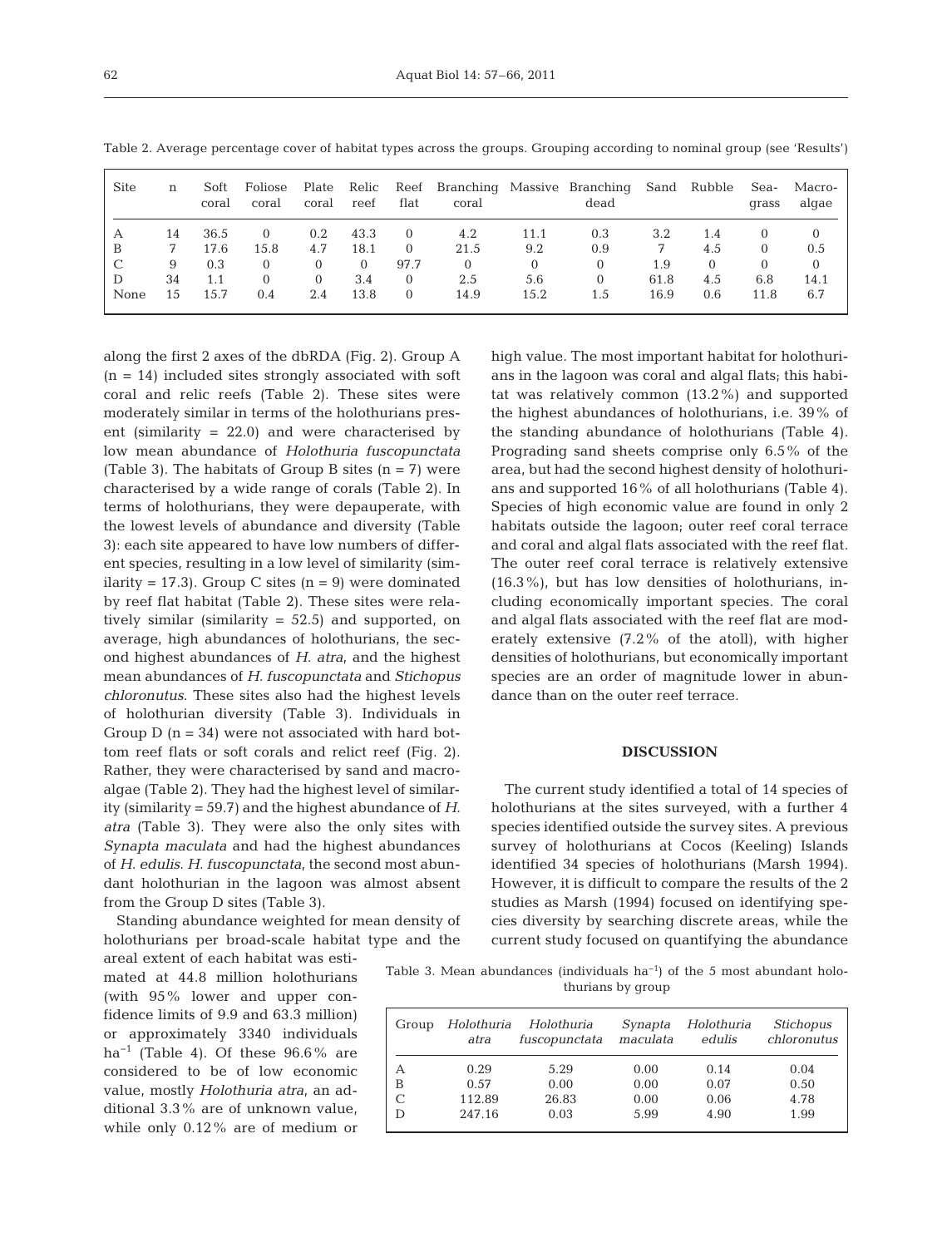Table 4. Standing biomass of holothurians (individuals ha−1) at Cocos (Keeling) Islands by habitat and commercial value. Habitat categories are based on Williams (1994) Table 4. Standing biomass of holothurians (individuals ha<sup>-1</sup>) at Cocos (Keeling) Islands by habitat and commercial value. Habitat categories are based on Williams (1994) and commercial values are based on Purcell (2010) and commercial values are based on Purcell (2010)

| Habitat                                                        | Area (ha) Percent | of total      |                                    | No. ha <sup>-1</sup> No. ha <sup>-1</sup><br>(lower) | $No.$ $ha^{-1}$<br>(upper)                                                | by habitat<br>Total no.<br>All holothurians - | by habitat<br>Total no.<br>(lower)        | by habitat<br>Total no.<br>(higher) |      | High Medium                                              | $-$ Holothurians by commercial value $-$<br>$_{\text{Low}}$ | Unknown                  |
|----------------------------------------------------------------|-------------------|---------------|------------------------------------|------------------------------------------------------|---------------------------------------------------------------------------|-----------------------------------------------|-------------------------------------------|-------------------------------------|------|----------------------------------------------------------|-------------------------------------------------------------|--------------------------|
| Outer reef flat<br>Coral terrace<br><b>Reef flat</b>           | 2186              | ∽<br>16.      | 146                                | 37                                                   | 200                                                                       | 318034                                        | 81258                                     | 436422                              | 1093 | 24044                                                    | 289619                                                      | 3279                     |
| Coral and algal flat                                           | 961               | 7.2           | 3633                               | 153                                                  | 5374                                                                      | 3491852                                       | 146868                                    | 5164345                             | 1335 | 8009                                                     | 3482509                                                     |                          |
| Seagrass sand and silt flat<br>Prograding sand sheet<br>Lagoon | 1295<br>872       |               |                                    |                                                      | .1883<br>1310                                                             | 375966<br>097045                              | 1392750<br>$\circ$                        | 0367574<br>1697104                  |      |                                                          | 7312349<br>1097045                                          | 59982                    |
| Coral and algal flat                                           | 1769              | $\sim$<br>13. | 8454<br>847<br>8825<br>5808<br>722 |                                                      |                                                                           | 7377046                                       | 6228859                                   | 22951140                            |      | $3635$<br>0<br>2456<br>2308<br>0<br>3255<br>2259<br>4279 | 7320548                                                     | 0<br>54042               |
| <b>Blue Hold Mosaic 2</b><br>Blue hole mosaic 1                | 315<br>914<br>431 | 2.3           |                                    |                                                      |                                                                           | 2252272<br>5308893                            | $\circ$ $\circ$                           | 8418528<br>3942841                  |      |                                                          | 2252272<br>3960724                                          | 134436<br>$\circ$        |
| <b>Blue Hold Mosaic 3</b>                                      |                   | 6.8<br>6.2    |                                    |                                                      |                                                                           | 16181                                         | $\begin{array}{c} 16181 \\ 0 \end{array}$ | 16181                               |      |                                                          | 16181                                                       |                          |
| Algal covered staghorn rubble<br>Massive coral outcrops        | 1315<br>1263      | 9.8           | 3877                               |                                                      | $\begin{array}{r} 12977 \\ 12528 \\ 9211 \\ 38 \\ 43 \\ 5067 \end{array}$ | 1896167<br>28767                              | 889852                                    | 6399324<br>56957                    |      |                                                          | 188489<br>28767                                             | $\frac{0}{9021}$<br>2140 |
| Seagrass bed (Thalassodendron<br>Sandy lagoon floor with coral | 685               |               | 3825                               |                                                      | 5630                                                                      | 2618872                                       | 146707                                    | 3854955                             |      |                                                          | 2612454                                                     |                          |
| cilliatum) with coral                                          |                   |               | 388                                | 388                                                  | 388                                                                       | 31419                                         | 31419                                     | 31419                               |      |                                                          | 31419                                                       |                          |
| Totals:                                                        | 13410             |               |                                    |                                                      |                                                                           | 44812514                                      | 9933893                                   | 63336791                            | 2428 | 48487                                                    | 43288775 1472825                                            |                          |

and distribution of holothurians across the entire atoll using a spatially stratified survey. While Marsh (1994) conducted a qualitative survey, some observations on the abundance of 9 species were made. Marsh (1994) states that *Holothuria atra* was the most common species; *H. nobilis* and *Thelenota ananas* were the most valuable species, but they were not abundant; *Actinopyga echinites* and *A. mauritiana* were common to abundant on reef flats; and *Bohadschia marmorata*, *H. scabra* and *B. argus* were also common. With the exception of *A. mauritiana*, which was not found in the current survey, these statements are reflected in the results of our survey. In contrast, Hender et al. (2001) identified only 8 species of holothurians at Cocos (Keeling) Islands. The higher number of species identified in the current survey, compared to Hender et al. (2001), may reflect the increased spatial coverage of the present survey, which included reef slopes and reef flat habitats.

In the current study, an average total density of 3252 individuals  $ha^{-1}$  was recorded. This is approximately half the density recorded by Hender et al. (2001) of 7512 individuals ha−1. The difference in the density of holothurians between the 2 surveys may be due to the habitats surveyed or survey techniques used. Hender et al. (2001) did not sample the reef flats or crests, which may have resulted in overestimating the abundance of holothurians across the atoll. Similarly, scaling up observations of densities from relatively small areas (i.e. quadrats) to densities on larger scales (e.g. individuals ha−1) may result in overestimations (Andrew & Mapstone 1987). As the 2 studies used different sampling techniques — Hender et al. (2001) surveyed holothurians species within  $2 \times 2$  m quadrats, while the current study used 100 × 4 m transects — this may also explain some of the variation. Previous studies have also suggested that cryptic or sheltering behaviour is common in holothurians and may lead to biases in abundance estimates (Hammond et al. 1985, Shiell & Knott 2008). However, as the current study used similar methods (surfaceor diver-based observations) and surveys were conducted throughout the day, the contrasts in density estimates may also reflect the natural variability in the abundance of holothurians at the Cocos (Keeling) Islands.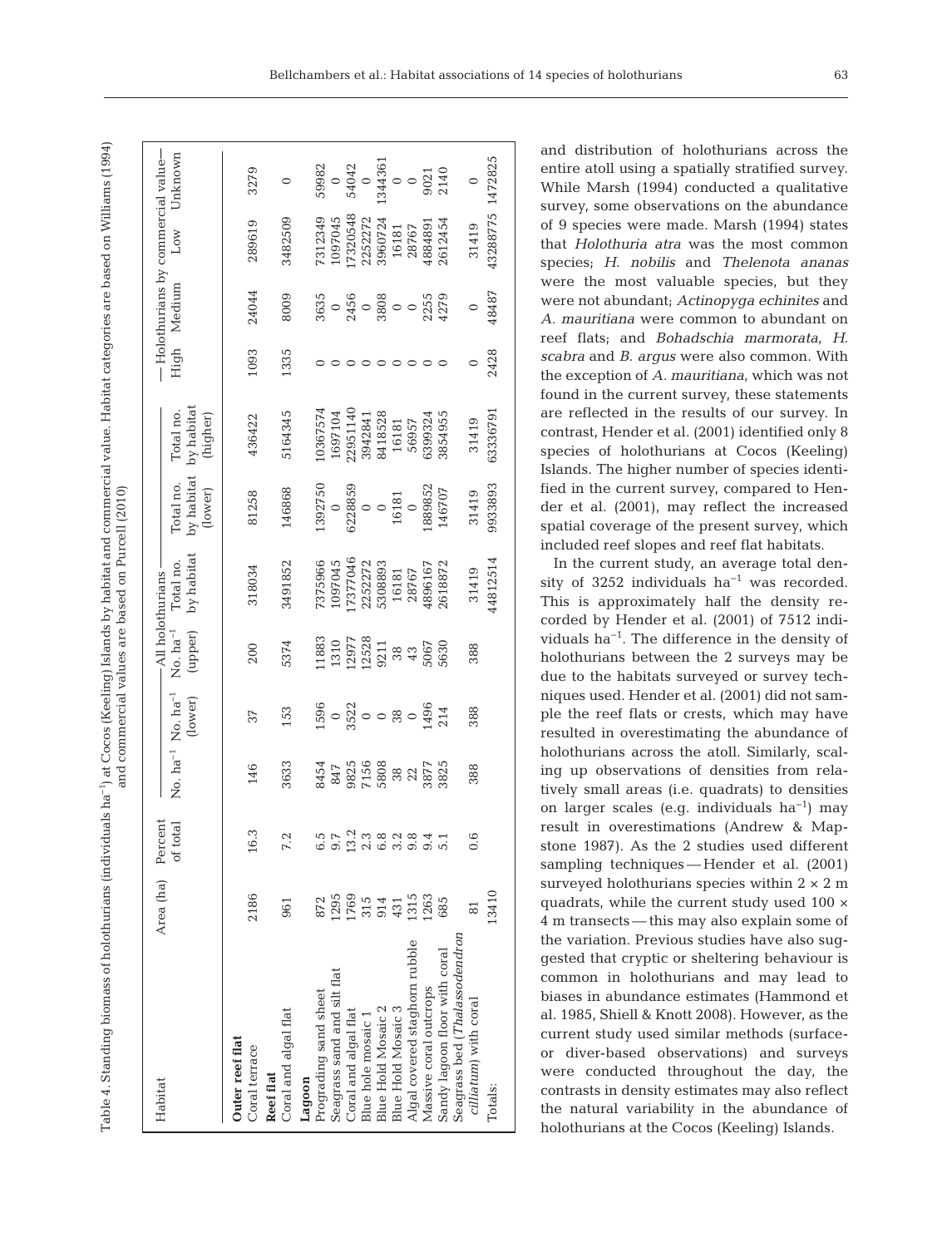Observed densities in the present study of several holothurian species are higher than those in other locations, i.e. *Holothuria atra* (Skewes et al. 2002, PNG; Aumeeruddy et al. 2005, Seychelles; Dissanayake & Stefansson 2010, Sri Lanka), *Actinopyga mauritiana* (Skewes et al. 2002, PNG; NFA 2007, PNG) and *H. fuscopunctata* (Skewes et al. 2002, PNG; Aumeeruddy et al. 2005, Seychelles; NFA 2007, PNG). However, several species recorded in the current survey had lower densities than those observed in other studies, i.e. *H. whitmaei* (Skewes et al. 2002, PNG; NFA 2007, PNG), *A. echinites* (Aumeeruddy et al. 2005; Dissanayake & Stefansson 2010, Sri Lanka). Despite these differences in densities, given the current lack of subsistence or commercial fisheries targeting holothurians, the holothurian population at Cocos (Keeling) Islands represents an unexploited stock in its natural state.

The distribution and abundance of holothurians at the Cocos (Keeling) Islands is closely linked with the distribution and nature of benthic habitats. Previous authors have reported that holothurians exhibit distinct habitat preferences (Uthicke & Benzie 2000, Shiell 2004, Conand 2008, Kinch et al. 2008). For example, populations of *Holothuria nobilis* in northern Western Australia showed distinct preferences for outer reef zones, specifically, the reef flat and reef crest (Shiell 2004). Other studies have suggested that *H. atra* has no recognizable pattern of distribution (Massin & Doumen 1986, Shiell 2004); however, in the present study *H. atra* was primarily found in sand-dominated habitats. These habitats are common, particularly in the lagoon, and, on average, account for 31% of the habitat at Cocos (Keeling) Islands. The distribution of this species may also be due to its relatively unselective feeding habits (Uthicke & Karez 1999). In contrast, *H. fuscopunctata* and *Stichopus chloronotus* both displayed a positive relationship with reef flats, with *H. fuscopunctata* occurring primarily on the outer reef slopes and only a few individuals recorded within the lagoon. On the other hand, *S. chloronotus* occurs throughout the central region of the atoll. Previous studies have suggested that *Stichopus* spp. appear to select particular sediment types (Uthicke & Karez 1999); therefore, the patchy distribution of *S. chloronotus* within the lagoon may be a result of its feeding preferences. In the current study there is a distinct link between habitat variables and the abundance and distribution of holothurians; however, other factors may well be contributing to the remaining variation not explained by habitat classification. Environmental drivers such as sediment grain size and organic content, water depth and flow may also be important drivers of holothurian distributions (Conand & Chardy 1985, Hammond et al. 1985, Uthicke & Karez 1999). Similarly, larval dispersion (Massin & Doumen 1986) recruitment (Purcell 2010) and behaviour (Shiell & Knott 2008) may also affect distribution patterns.

Despite observed patterns between holothurians and habitat, their ecology and population dynamics remain poorly understood and knowledge of the effects of reduced holothurian densities on the ecology of reefs and reef flats is limited. In a rare ecol ogical study, abundance of the sea star *Proteaster nodosus* increased following a decrease in holothurian numbers due to overfishing (Tomascki et al. 1997). Ecologically, holothurians are an important component of soft bottom communities (Conand 2008) and play an important role in benthic recycling (Uthicke & Klumpp 1998, Uthicke 2001, Mangion et al. 2004). Therefore, decreases in holothurian numbers through overfishing may have a major impact on reef ecology and resilience (Uthicke 2004, Uthicke et al. 2009, Friedman et al. 2010).

Many holothurian fisheries, both tropical and temperate, are in varying stages of overexploitation (Conand 2008, Friedman et al. 2010, Purcell 2010), with limited or no scientific data available on stock size before or after fishing. Holothurians display particular characteristics that make them vulnerable to recruitment overfishing, including sessile, shallow water and patchy distributions. In addition, many holothurian fisheries are based in developing countries, where local communities are dependent on the income but lack the resources to manage these relatively dynamic fisheries (Kinch et al. 2008, Friedman et al. 2010). However, a significant number of holothurian species in countries such as Australia are also overexploited (Kinch et al. 2008). The sandfish *Holothuria scabra* fishery on Warrior Reef, Torres Strait, was closed in 1998 following several years of high fishing mortality (Skewes et al. 1998). The black teatfish *H. whitmaei*, formerly *H. nobilis)* fishery off the east coast of Queensland was closed in 1999 due to overfishing, with stocks on fished reefs reduced to <25% of that observed in areas closed to fishing (Uthicke & Benzie 2000). The sandfish fishery on the east coast of Australia (Hervey Bay) was also closed in 2000 due to a severe stock decline. Fishery-independent surveys have occurred since the closures of these fisheries, and to date there is little evidence of recovery (Skewes et al. 1999, Uthicke et al. 2004b). The conclusion from these Australian fisheries suggests that holothurian abundance can be severely impacted by overfishing and that recovery following such exploitation may be slow.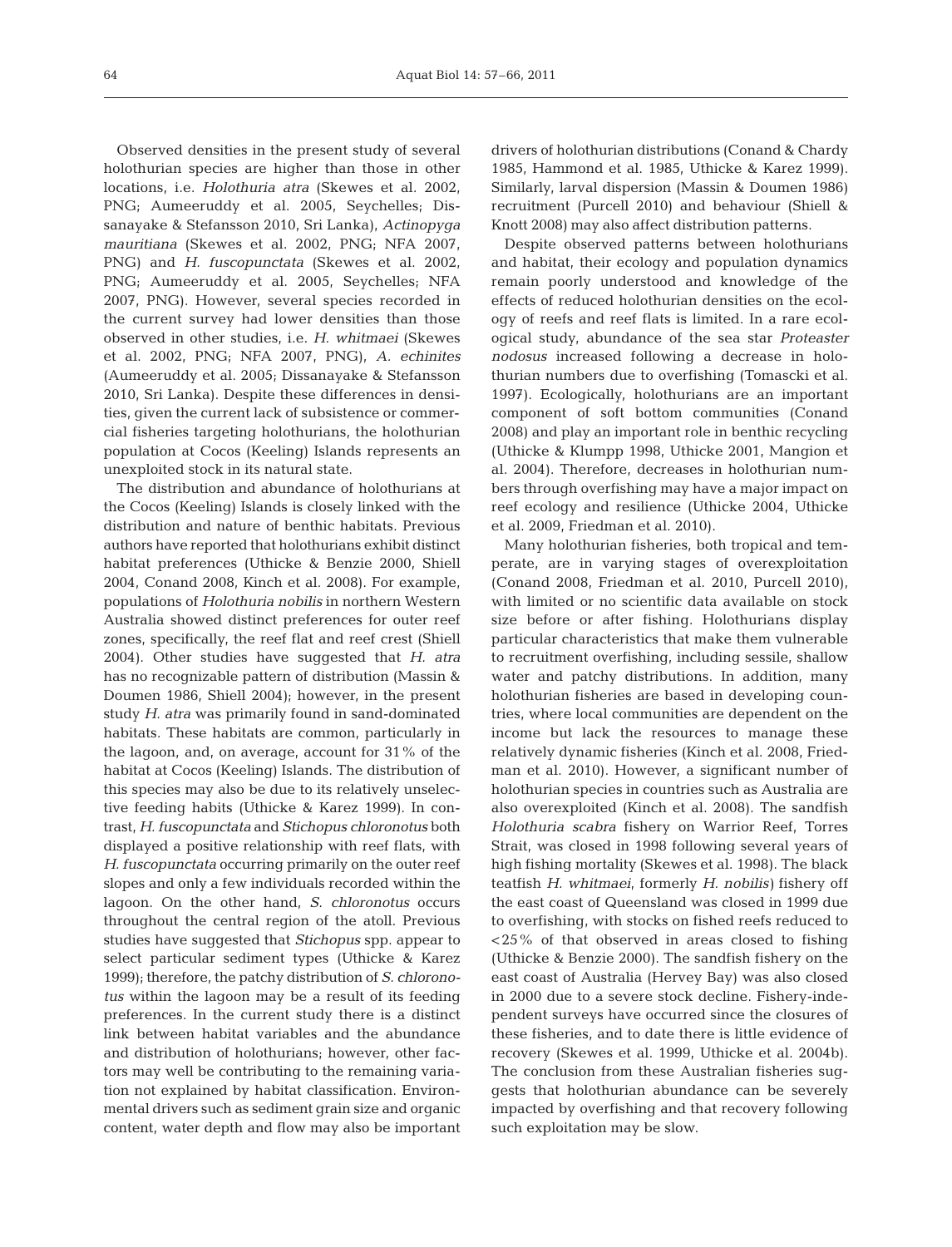Cocos (Keeling) Islands are also at risk of over exploitation should a fishery be established. Currently, species of low commercial value (96% of total abundance) such as *Holothuria atra* are dominant, while species with high commercial value (e.g. *H. fuscogilva*) are relatively rare  $(<0.1\%$  total abundance). As the population is unfished, the low abundance, particularly of high-value species, represents natural levels; however, there are few (if any) studies of unfished populations for comparison. High-value species, like *H. fuscogilva* and *H. whitmaei* with their low abundances, patchy distributions and prevalence in easily accessible locations (e.g. reef flats), would be highly vulnerable to overexploitation. This is further compounded by the isolation of the atoll, which may result in limited larval input from nonatoll holothurian populations (Hender et al. 2001, Uthicke et al. 2004a). As many of the high-value species are not known to reproduce asexually, a decrease in population numbers of these species from fishing activities may inhibit the population's ability to be self-sustaining (Uthicke et al. 2009). Ultimately this could lead to localised extinction of these species at the Cocos (Keeling) Islands, which could have flow-on effects on the functioning and resilience of the atoll's reef communities.

*Acknowledgements.* This work was funded by the Attorney General's Office, Australian Government, which provided salaries for L.M.B. and S.N.E., as well as funding for project logistics. P.L. was supported by the Natural Sciences and Engineering Research Council of Canada and as a Visiting Professor at the University of Western Australia. We are grateful to Parks Australia Cocos (Keeling) Islands, in particular Ismail Macrae, Mohammad-Said Chongkin and Chris Boland for their advice and assistance in the field. We thank Dave Abdo for his contribution to earlier versions of this manuscript, Fiona Webster and Dovid Clarke for their invaluable assistance in the field, and Dieter Gerhard from Cocos Dive. We also thank the residents of the Cocos (Keeling) Islands who provided advice and assistance and several colleagues whose comments greatly improved this manuscript.

#### LITERATURE CITED

- Anderson SC, Mills Flemming J, Watson R, Lotze HK (2010) Serial exploitation of global sea cucumber fisheries. Fish Fish 12: 1−23
- Andrew NL, Mapstone BD (1987) Sampling and the description of spatial pattern in marine ecology. Oceanogr Mar Biol Annu Rev 25:39−90
- Aumeeruddy R, Skewes T, Dorizo J, Carocci F, Coeur de lion F, Harris A, Henriette C, Cedars M (2005) Resource assessment and management of the Seychelles sea cucumber fishery. FAO Project Number: TCP/Seychelles/ 2902(A), FAO, Rome
- The Australian holothurian populations at the ► Bellchambers LM, Evans S, Meeuwig J (2010) Abundance and size of western rock lobster *(Panulirus cygnus)* as a function of benthic habitat: implications for ecosystembased fisheries management. Mar Freshw Res 61: 279−287
	- Berry PF (1989) Survey of the marine fauna of Cocos (Keeling) Islands, Indian Ocean. Western Australian Museum, Perth
	- Bunce P (1988) The Cocos (Keeling) Islands. Australian Atolls in the Indian Ocean. The Jacaranda Press, Milton
	- Choo PS (2008) Population status, fisheries and trade of sea cucumbers in Asia. In: Toral-Granda V, Lovatelli A, Vasconcellos M (eds) Sea cucumbers: a global review of fisheries and trade. FAO Fish Aqua Tech Pap 516, FAO, Rome, p 81−119
	- Clarke KR, Warwick RN (2001) Changes in marine communities: an approach to statistical analysis and interpretation, 2nd edn. PRIMER-E Ltd, Plymouth
	- Conand C (2004) Present status of world bêche de mer resources and utilization: an international overview. In: Lovatelli A, Conand C, Purcell S, Uthicke S, Hamel JF, Mercier A (eds) Advances in sea cucumber aquaculture and management. FAO Fish Tech Pap 463, FAO, Rome, p 13−24
	- Conand C (2008) Population status, fisheries and trade of sea cucumbers in Africa and the Indian Ocean. In: Toral-Granda V, Lovatelli A, Vasconcellos M (eds) Sea cucumbers: a global review of fisheries and trade. FAO Fish Aqua Tech Pap 516, FAO, Rome, p 143−193
	- Conand C, Byrne M (1993) A review of recent developments in the world sea cucumber fisheries. Mar Fish Rev 55: 1−13
	- Conand C, Chardy P (1985) Are the Aspidochirote holothurians of the New Caledonia lagoon good indicators of the reefal features? In:Delesalle B, Galzin R, Salvat B (eds) Proc 5th Int Coral Reef Congr, Vol 5. Antenne Museum−EPHE, Moorea, Tahiti, p 291−296
	- ► Dissanayake DCT, Stefansson G (2010) Abundance and distribution of commercial sea cucumber species in the coastal waters of Sri Lanka. Aquat Living Resour 23: 303−313
	- ► Freeman S, Rogers SI (2003) A new analytical approach to the characterisation of macro-benthic habitats: linking species to the environment. Estuar Coast Shelf Sci 56: 749−764
		- Friedman K, Eriksson H, Tardy E, Pakoa K (2010) Management of sea cucumber stocks: patterns of vulnerability and recovery of sea cucumber stocks impacted by fishing. Fish Fish 12:75-93
		- Gibson-Hill CA (1946) Boats and fishing on the Cocos (Keeling) Islands. J R Anthropol Inst 76: 13−23
		- Hammond LS, Birtles RA, Reichelt RE (1985) Holothuroid assemblages on coral reefs across the central section of the Great Barrier Reef. In: Delesalle B, Galzin R, Salvat B (eds) Proc 5th Int Coral Reef Congr, Vol 5. Antenne Museum−EPHE, Moorea, Tahiti, p 285−290
		- Hender J, McDonald CA, Gilligan JJ (2001) Baseline survey of marine environments and stock size estimates of marine resources of the South Cocos (Keeling) atoll (0−15 m), eastern Indian Ocean. Marine Resources of the Cocos Atoll, Indian Ocean. Fisheries Resources Research Fund, Canberra
		- Kinch J, Purcell S, Uthicke S, Friedman K (2008) Population status, fisheries and trade of sea cucumbers in the western Central Pacific. In: Toral-Granda V, Lovatelli A,